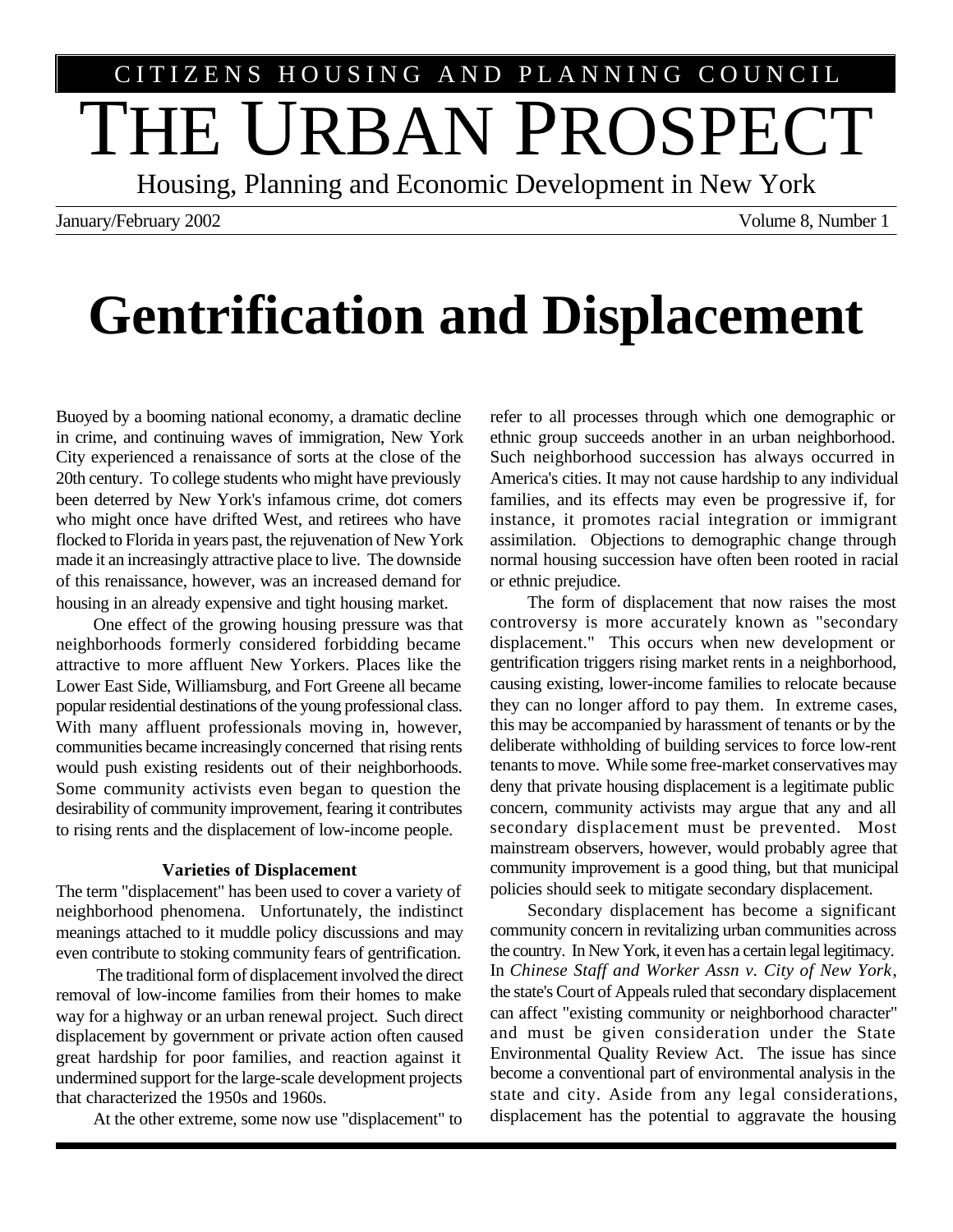problems of the poor and even to create a backlash against community revitalization.

#### **Tracking Movers**

Despite community fears about gentrification, there is relatively little empirical research on the extent and nature of displacement occurring in New York or other cities. In part, this is due to the difficulty of collecting information on the displaced. By definition, they are no longer at their initial location, so it is difficult to gather information about them.

The longitudinal file of the New York City Housing and Vacancy Survey (HVS), however, does provide some opportunity to study displacement in city neighborhoods during the 1990s. The HVS asks respondents when and why they moved into their current residences and those responses can be used to identify households who may have been displaced by private actions or market forces. In addition, the longitudinal features of the HVS allow one to track mobility out of housing units over time and to observe whether neighborhood gentrification increases the likelihood that a low-income household will move, as would be expected if displacement were common. The most significant limitation of the data is that we do not know, except in general terms, where displaced households previously lived.

Using data from the 1991, 1993, 1996 and 1999 HVS, we estimated how many current residents were displaced from their previous home during each period. Tenants were classified as displaced if they reported that they: 1) Moved because previous housing costs were too high. This reason captures those individuals who were forced to move because of rising rents, although it also includes those who could afford their former unit but simply wanted a lower rent, or those who could not afford their former home because of a loss of income; 2) Moved because of landlord harassment. 3) Moved because of private displacement. This last category includes renters whose units were converted to condominiums or coops but who did not have the desire or means to stay. In effect, our definition of displacement includes direct private and secondary displacement, but not normal neighborhood succession. Although the inclusion of anyone who listed a preference for a cheaper residence overstates displacement, it is counterbalanced by the fact that the displaced who relocate outside of the city, and those who become homeless, are not captured in our estimates.

Recent movers were classified as those who moved in the three preceding years (two in the case of the 1993 HVS). Our calculations show that among recent movers, a relatively small but significant number of New Yorkers were displaced from their prior residence. For example, in 1999 the overwhelming majority of recent movers were not displaced,

as evidenced by a displacement rate of 5.47 percent. Yet, this represents almost 40,000 New York households who had been displaced from their previous residence during the previous three years. The flat trend line we find is mirrored by data on evictions and possessions, which according to the Bureau of City Marshals averaged 23,800 per year in both the 1987-91 and 1996-99 periods.

As might be expected, the displaced tend to be relatively

| Period  | Number of<br><b>Movers</b> | Number<br><b>Displaced</b> | <b>Displacement</b><br>Rate |
|---------|----------------------------|----------------------------|-----------------------------|
| 1987-91 | 561,747                    | 33,385                     | 5.94%                       |
| 1991-93 | 376.988                    | 26,627                     | 7.06%                       |
| 1993-96 | 571,159                    | 28,992                     | 5.08%                       |
| 1996-99 | 690.861                    | 37,766                     | 5.47%                       |

#### **Estimated Displacement Rate For NYC Renters**

disadvantaged when compared to other movers. For example, during the observation period the median income of the displaced was \$24,760; for other recent movers it was \$30,000. Likewise, the poverty rate of the displaced, 25 percent, was substantially higher than that for other movers.

It is difficult to determine how many of those who moved to lower their monthly rent burden were actually displaced by gentrification. One-quarter of the displaced movers had incomes above \$50,000, so may have been more motivated by life cycle factors than by rising rents. About 57 percent of those under \$50,000 in income previously lived in Manhattan or Brooklyn, virtually the same percentage of all such renters living in those boroughs, providing little evidence that our measure of displacement is correlated with the extent of gentrification within a borough. Moreover, a negligible percentage of movers cited landlord harassment as the reason they moved from their previous apartment.

Given the housing inflation of the late 1990s and the continued divergence in income between the rich and poor in New York City, one might have expected to find more widespread evidence of displacement. Our analysis, however, reveals no upsurge in displacement of low-income tenants during the economic boom of the late 1990s. One possible explanation for this is Rent Stabilization. Our calculations show that rent regulation is quite effective in suppressing rent increases, even in gentrifying areas. For example, between 1996 and 1999, average rents for unregulated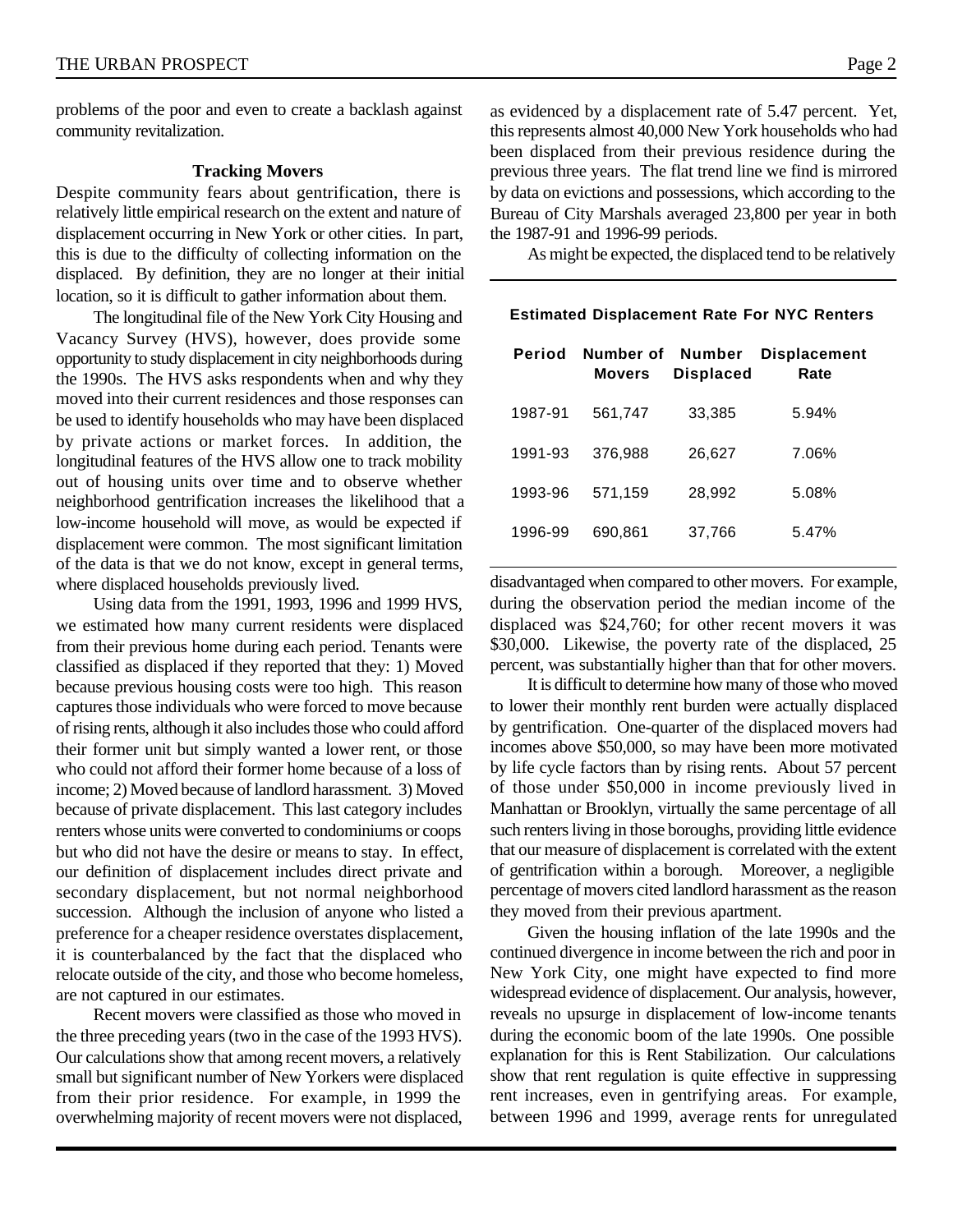apartments in gentrifying neighborhoods (see below) rose by 43 percent, compared to 19 percent in other areas. But average rents for regulated apartments (controlled or stabilized) rose by only 11 percent in gentrifying neighborhoods compared to 7 percent elsewhere.

#### **Immobile Homes**

We can get a sense of the extent to which gentrification causes displacement by examining mobility patterns. Specifically, are low-income households more likely to move out of gentrifying neighborhoods than other neighborhoods?

If gentrification causes displacement among the poor and disadvantaged, then compared to nongentrifying neighborhoods, we should observe more residential mobility among the disadvantaged as rising rents force them to seek cheaper housing elsewhere. This approach also allows us to consider an equally plausible, albeit seldom considered hypothesis: that gentrification could encourage households to stay put. Because gentrification is typically associated with neighborhood revitalization, a gentrifying neighborhood may become more attractive and families of all income groups may be more reluctant to leave. Disadvantaged households in gentrifying neighborhoods thus face two competing pressures: improving neighborhood conditions may make them more desirous of staying in the community while rising rents make it less possible for them to do so. Mobility rates will be lower or higher, relative to neighborhoods not experiencing gentrification, depending on which of these factors exerts the stronger effect.

To examine the relationship between residential mobility and neighborhood gentrification, we utilized HVS data on 55 subborough areas, geographic units which correspond closely to the city's community board districts. Based on recent trends in neighborhood change we classified Chelsea, Harlem, the Lower East Side, and Morningside Heights in Manhattan, and Fort Greene, Park Slope and Williamsburg in Brooklyn,

### CITIZENS HOUSING AND PLANNING COUNCIL

#### **50 East 42nd Street Suite 407 New York NY 10017 Please call (212) 286-9211 for membership information.**

**Officers**

Marvin Markus, *President* James Lipscomb, *Chairman* Sander Lehrer, *Secretary* Robert Berne, *Treasurer*

**Staff** Frank Braconi, *Executive Director* Kimberly Miller*,* AICP*, Policy Analyst* Elaine R. Toribio*, Policy Analyst* Martha Gálvez*, Policy Analyst* Jasper Shahn, *Staff Associate* Sally Moon, *Staff Associate*

**CHPC is a nonprofit, non-partisan membership organization founded in 1937. Contributions are tax deductible.** http://www.chpcny.org

as gentrifying neighborhoods. Using the longitudinal characteristics of the HVS to identify households who subsequently moved, we were able to evaluate their characteristics. Since displacement due to gentrification should be most apparent among disadvantaged households, we focused on poor households and households without a collegeeducated head as the most vulnerable to displacement. The household head's educational level is a useful check because it is not subject to fluctuation. We excluded from our analysis households living in *in-rem* and public housing, as those types of units would not be expected to be affected by gentrification pressures.

Using logit regression, a type of statistical analysis that allows a researcher to evaluate the probability of an event occurring, we analyzed renter mobility. When compared to poor households not residing in one of the seven gentrifying neighborhoods identified above, poor households residing in those neighborhoods were found to be 24 percent less likely to have moved during the 1991-1999 period. When we use the lack of a four-year degree as our measure of disadvantage, this relationship is still evident. Households without a college degree were 15 percent less likely to have moved if they lived in a gentrifying neighborhood. Based on this analysis it appears that gentrification actually suppresses, rather than raises, the probability that a disadvantaged household will move out of its apartment.

Before fully accepting this conclusion, however, it is worth considering the possibility that disadvantaged households in gentrifying neighborhoods differ systematically from their counterparts elsewhere, in a manner that makes them less likely to move. For example, social scientists have shown that older households are less likely to change residence. Consequently, if the disadvantaged households residing in gentrifying neighborhoods were older than disadvantaged households residing elsewhere, this fact, and not gentrification, could be responsible for the lower mobility rates observed in those neighborhoods. To control for factors that might affect residential mobility, we constructed a more complete logit model that included age, race, income, educational attainment, immigrant status, gender, marital status, presence of children in household, respondent's rating of neighborhood, length of tenure, contract rent, number of maintenance deficiencies in the unit, overcrowding in the unit and whether a unit was rent controlled or stabilized.

Even after controlling for all of these other factors, poor households residing in one of the seven gentrifying neighborhoods were still found to be 20 percent less likely to move than poor households residing elsewhere. When we control for the factors listed above and use the lack of a fouryear college degree as our measure of disadvantage, they